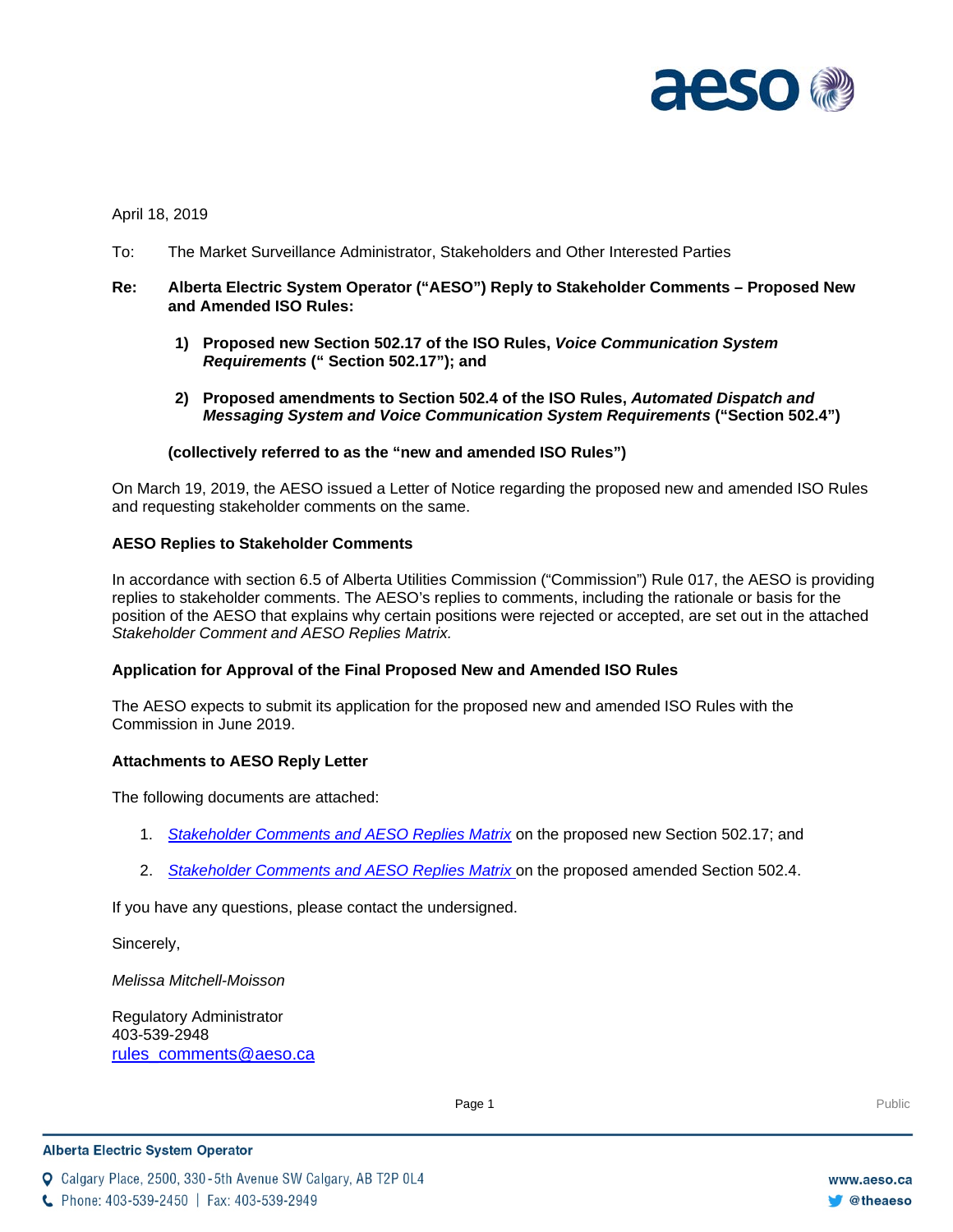

**Attachments**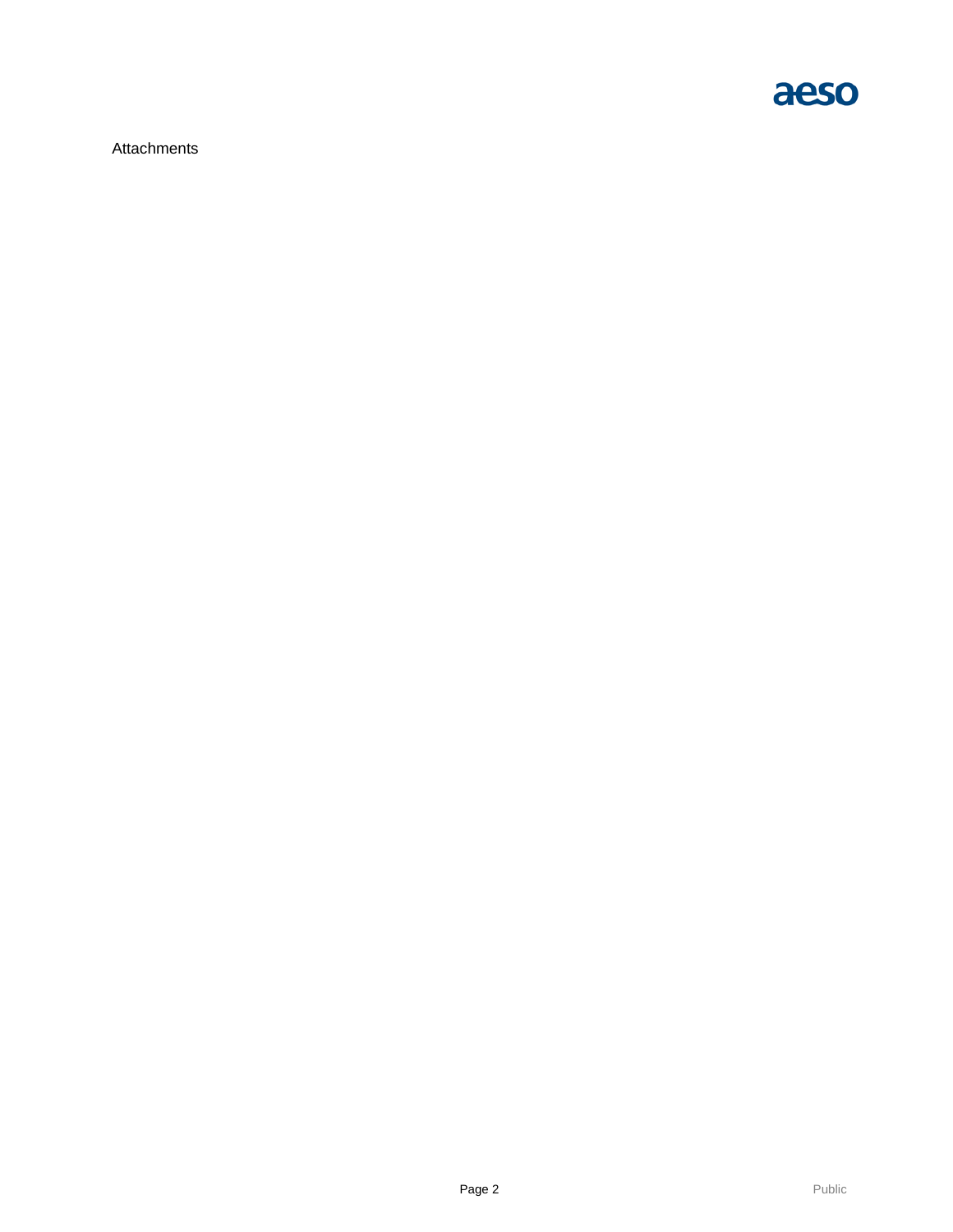# **Stakeholder Comments and AESO Replies Matrix**



**Proposed New Section 502.17 of the ISO Rules,** *Voice Communication System Requirements* **("new Section 502.17")**

| Date of Request for Comment:<br>March 19, 2019 |                    |                |         |               |  |
|------------------------------------------------|--------------------|----------------|---------|---------------|--|
|                                                |                    |                |         |               |  |
|                                                | Period of Comment: | March 19, 2019 | through | April 3, 2019 |  |

# *Please provide your comments on the following (as set out in AUC Rule 017 s. 7.2(b-j)):*

| Item#                |                                                                                                                      | <b>Stakeholder comments</b>                                                                                                                                                                                                                                                                                                                                                                                                     | <b>AESO Replies</b>                       |
|----------------------|----------------------------------------------------------------------------------------------------------------------|---------------------------------------------------------------------------------------------------------------------------------------------------------------------------------------------------------------------------------------------------------------------------------------------------------------------------------------------------------------------------------------------------------------------------------|-------------------------------------------|
| $\blacktriangleleft$ | whether you are of the view that proposed new<br>Section 502.17 relates to the capacity market and<br>why or why not | Altalink Management Ltd. ("AltaLink")<br>As the rule applies to market participates, it is AltaLink view that it<br>relates to the capacity market.                                                                                                                                                                                                                                                                             | The AESO acknowledges AltaLink's comment. |
|                      |                                                                                                                      | ATCO Electric Ltd. ("AE")<br>AE believes that this new rule would apply generally to all MP's,<br>whether in a capacity market or not.                                                                                                                                                                                                                                                                                          | The AESO acknowledges AE's comment.       |
|                      |                                                                                                                      | <b>ENMAX Corporation ("ENMAX")</b><br>Section 502.17 does not appear to relate directly to the Capacity<br>Market. The new rules are intended to ensure that there is reliable<br>and redundant communication at all times between impacted<br>parties. These rules should be applied equally to all generation<br>and transmission facility owners to ensure system reliability and<br>equal treatment to market participants. | The AESO acknowledges ENMAX's comment.    |
|                      |                                                                                                                      | <b>Suncor Energy Inc. ("Suncor")</b><br>Suncor has no comments on this item.                                                                                                                                                                                                                                                                                                                                                    | The AESO acknowledges Suncor's comment.   |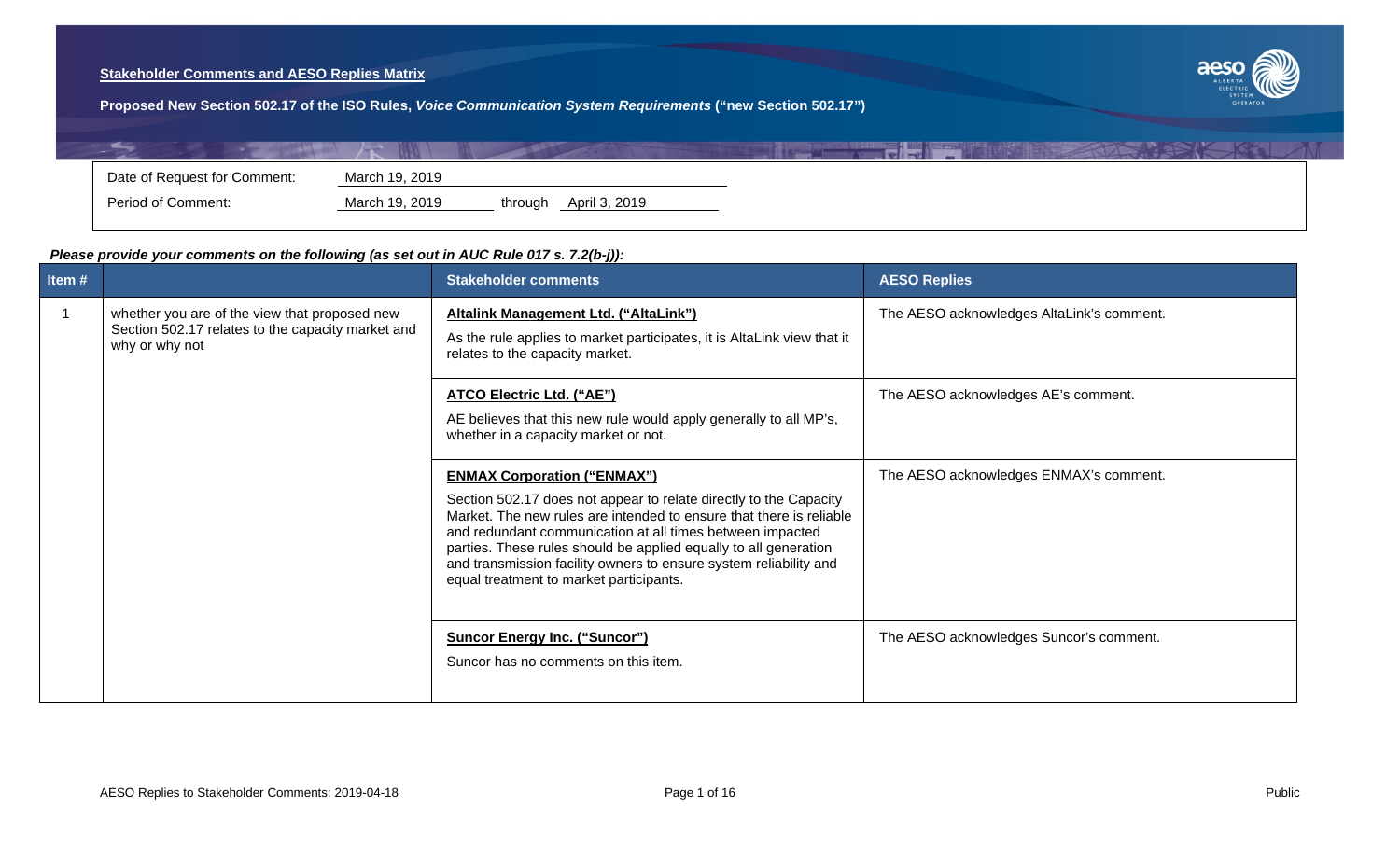| Item#                                                                                                                                                                                |                                                                                                                                                                                              | <b>Stakeholder comments</b>                                                                                                                                                                                                                                                               | <b>AESO Replies</b>                        |
|--------------------------------------------------------------------------------------------------------------------------------------------------------------------------------------|----------------------------------------------------------------------------------------------------------------------------------------------------------------------------------------------|-------------------------------------------------------------------------------------------------------------------------------------------------------------------------------------------------------------------------------------------------------------------------------------------|--------------------------------------------|
|                                                                                                                                                                                      |                                                                                                                                                                                              | <b>TransAlta Corporation ("TransAlta")</b><br>No comment.                                                                                                                                                                                                                                 | The AESO acknowledges TransAlta's comment. |
| $\overline{2}$<br>if the answer to item #1 is yes, whether you agree<br>that proposed new Section 502.17 should or<br>should not be in effect for a fixed term and why or<br>why not |                                                                                                                                                                                              | Altalink Management Ltd. ("AltaLink")<br>AltaLink's view is a fixed term is inappropriate due to the nature of<br>the infrastructure requirements and system expectations it implies.                                                                                                     | The AESO acknowledges AltaLink's comment.  |
|                                                                                                                                                                                      |                                                                                                                                                                                              | <b>ATCO Electric Ltd. ("AE")</b><br>AE suggests that this should not be in a fixed term as 502.17 is<br>about good industry practice and until an modification is required<br>in the future to this new rule, no fixed term should apply.                                                 | The AESO acknowledges AE's comment.        |
|                                                                                                                                                                                      |                                                                                                                                                                                              | <b>ENMAX Corporation ("ENMAX")</b><br>Section 502.17 should not be in effect for a fixed term. There<br>should be a requirement that is equally applied to all generation<br>and transmission facility owners to ensure system reliability and<br>equal treatment to market participants. | The AESO acknowledges ENMAX's comment.     |
|                                                                                                                                                                                      |                                                                                                                                                                                              | <b>Suncor Energy Inc. ("Suncor")</b><br>Suncor has no comments on this item.                                                                                                                                                                                                              | The AESO acknowledges Suncor's comment.    |
|                                                                                                                                                                                      |                                                                                                                                                                                              | <b>TransAlta Corporation ("TransAlta")</b><br>TransAlta knows of no reason the proposed new Section 502.17<br>should be in effect for a fixed term.                                                                                                                                       | The AESO acknowledges TransAlta's comment. |
| 3                                                                                                                                                                                    | whether you understand and agree with the<br>objective or purpose of proposed new Section<br>502.17 and whether, in your view, proposed new<br>Section 502.17 meets the objective or purpose | <b>Altalink Management Ltd. ("AltaLink")</b><br>AltaLink understands the objective to achieve more robust and<br>reliable voice communications and procedures for communicating<br>between market participants. It is not clear to AltaLink whether this                                  | The AESO acknowledges AltaLink's comment.  |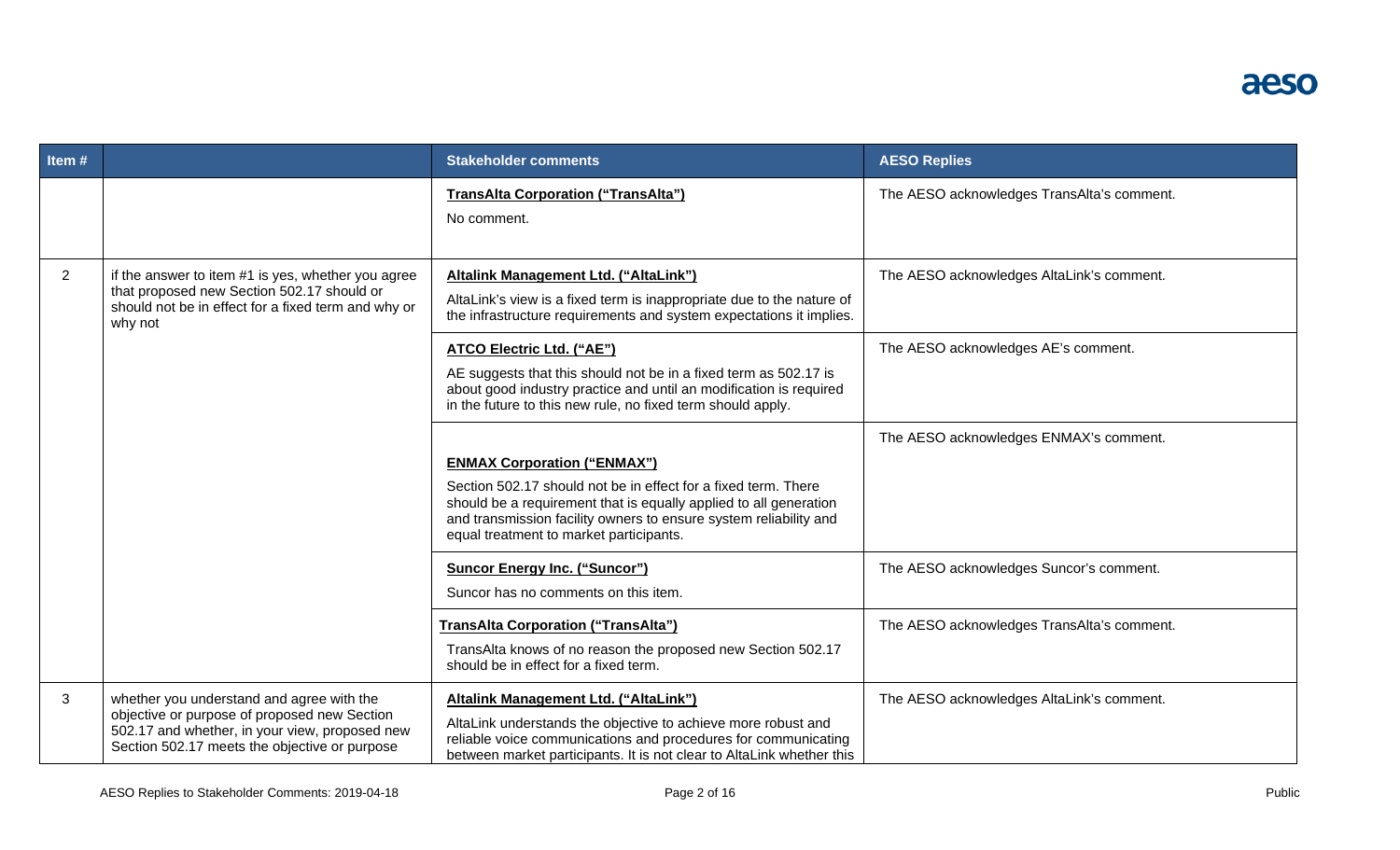| Item# |                                                                                                                                | <b>Stakeholder comments</b>                                                                                                                                                                                                                                                                                                                                                                                                             | <b>AESO Replies</b>                        |
|-------|--------------------------------------------------------------------------------------------------------------------------------|-----------------------------------------------------------------------------------------------------------------------------------------------------------------------------------------------------------------------------------------------------------------------------------------------------------------------------------------------------------------------------------------------------------------------------------------|--------------------------------------------|
|       |                                                                                                                                | rule meets that objective. Please see the comment section below<br>for more detail.                                                                                                                                                                                                                                                                                                                                                     |                                            |
|       |                                                                                                                                | ATCO Electric Ltd. ("AE")<br>AE agrees with objective                                                                                                                                                                                                                                                                                                                                                                                   | The AESO acknowledges AE's comment.        |
|       |                                                                                                                                | <b>ENMAX Corporation ("ENMAX")</b><br>Agree with the objective and purpose of the new Section 502.17.                                                                                                                                                                                                                                                                                                                                   | The AESO acknowledges ENMAX's comment.     |
|       |                                                                                                                                | <b>Suncor Energy Inc. ("Suncor")</b><br>Suncor agrees that the objective or purpose of the proposed new<br>Section 502.17.                                                                                                                                                                                                                                                                                                              | The AESO acknowledges Suncor's comment.    |
|       |                                                                                                                                | <b>TransAlta Corporation ("TransAlta")</b><br>In the March 19, 2019 Letter of Notice, the stated objective with<br>respect to proposed new Section 502.17 is limited to combination<br>of all voice communication requirements and accountabilities from<br>Section 502.4 and NERC COM-001-3 in a single document. The<br>proposed Section 502.17 meets that objective, however more<br>stringent requirements are also being proposed. | The AESO acknowledges TransAlta's comment. |
| 4     | how, in your view, proposed new Section 502.17<br>affects the performance of the capacity market<br>and the electricity market | Altalink Management Ltd. ("AltaLink")<br>It is not clear to AltaLink how this rule affects the performance of<br>the capacity market. Please see the comment section below for<br>more detail.                                                                                                                                                                                                                                          | The AESO acknowledges AltaLink's comment.  |
|       |                                                                                                                                | ATCO Electric Ltd. ("AE")<br>AE is not able to comment on the affects to performance of the<br>capacity market, but believes this new rule is in keeping with good<br>industry practice for the electricity market                                                                                                                                                                                                                      | The AESO acknowledges AE's comment.        |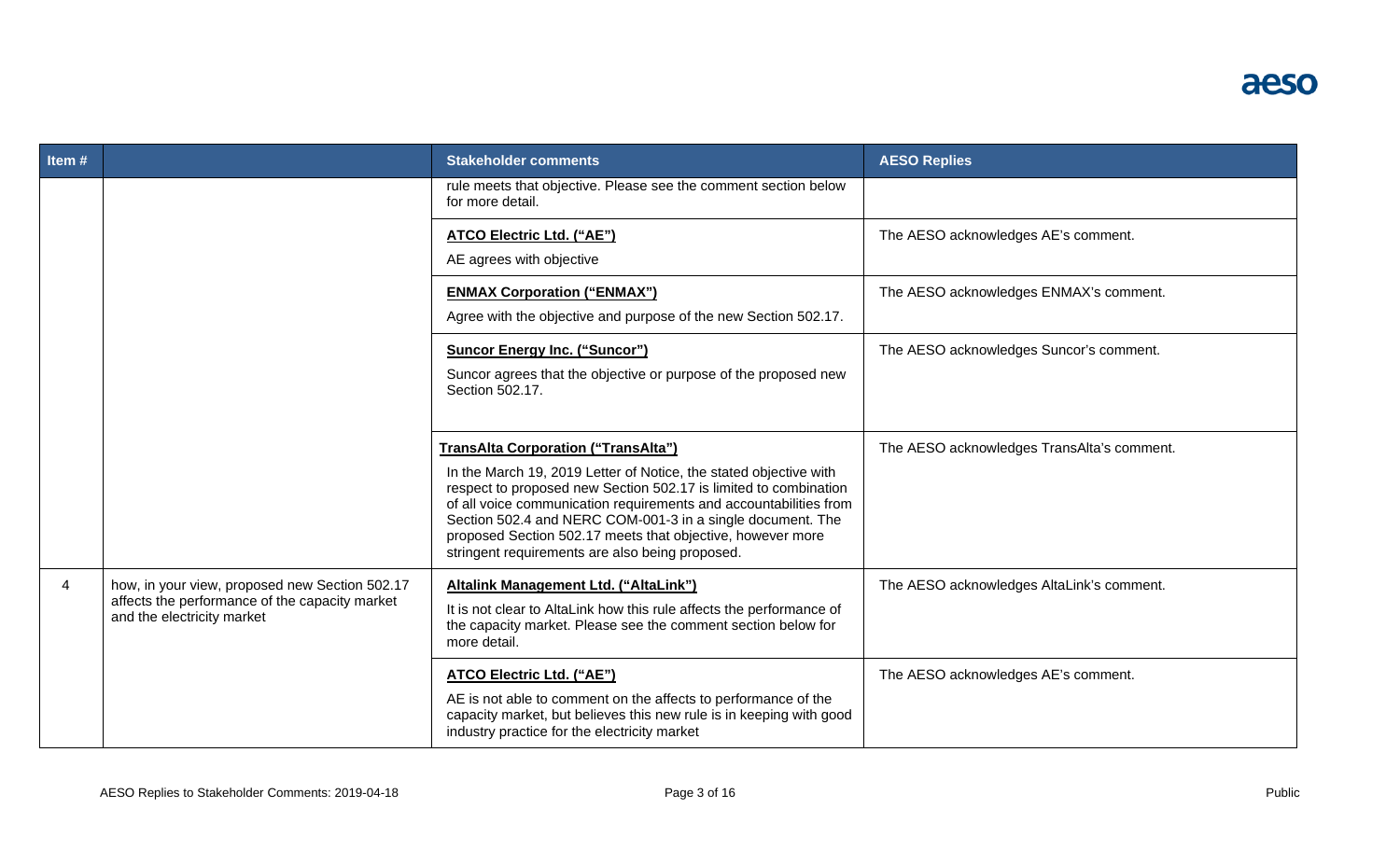| Item# |                                                                                                               | <b>Stakeholder comments</b>                                                                                                                                                                                    | <b>AESO Replies</b>                                                                                                                                                                       |
|-------|---------------------------------------------------------------------------------------------------------------|----------------------------------------------------------------------------------------------------------------------------------------------------------------------------------------------------------------|-------------------------------------------------------------------------------------------------------------------------------------------------------------------------------------------|
|       |                                                                                                               | <b>ENMAX Corporation ("ENMAX")</b><br>Without adequate and reliable telecommunication standards, the<br>reliability of generators participating in either a capacity or<br>electricity market may be impacted. | The AESO acknowledges ENMAX's comment.                                                                                                                                                    |
|       |                                                                                                               | <b>Suncor Energy Inc. ("Suncor")</b><br>Suncor has no comments on this item.                                                                                                                                   | The AESO acknowledges Suncor's comment.                                                                                                                                                   |
|       |                                                                                                               | <b>TransAlta Corporation ("TransAlta")</b><br>No comment.                                                                                                                                                      | The AESO acknowledges TransAlta's comment.                                                                                                                                                |
| 5     | your views on any analysis conducted or<br>commissioned by the AESO supporting proposed<br>new Section 502.17 | <b>Altalink Management Ltd. ("AltaLink")</b><br>AltaLink is unaware of any analysis on Section 502.17. AltaLink<br>requests to be provided with any analysis.                                                  | The AESO does not have any data or analyses to provide in<br>relation to the proposed new Section 502.17 of the ISO rules,<br>Voice Communication System Requirements ("Section 502.17"). |
|       |                                                                                                               | ATCO Electric Ltd. ("AE")<br>AE has questions regarding the new rule which are detailed at the<br>bottom of this document.                                                                                     | The AESO acknowledges AE's comment.                                                                                                                                                       |
|       |                                                                                                               | <b>ENMAX Corporation ("ENMAX")</b><br>No comment at this time.                                                                                                                                                 | The AESO acknowledges ENMAX's comment.                                                                                                                                                    |
|       |                                                                                                               | <b>Suncor Energy Inc. ("Suncor")</b><br>Suncor has no comments on this item.                                                                                                                                   | The AESO acknowledges Suncor's comment.                                                                                                                                                   |
|       |                                                                                                               | <b>TransAlta Corporation ("TransAlta")</b><br>No comment.                                                                                                                                                      | The AESO acknowledges TransAlta's comment.                                                                                                                                                |
| 6     | whether you agree with proposed new Section<br>502.17 taken together with all ISO rules and in                | Altalink Management Ltd. ("AltaLink")<br>AltaLink cannot agree at this time, clarification and further                                                                                                         | The AESO acknowledges AltaLink's comment.                                                                                                                                                 |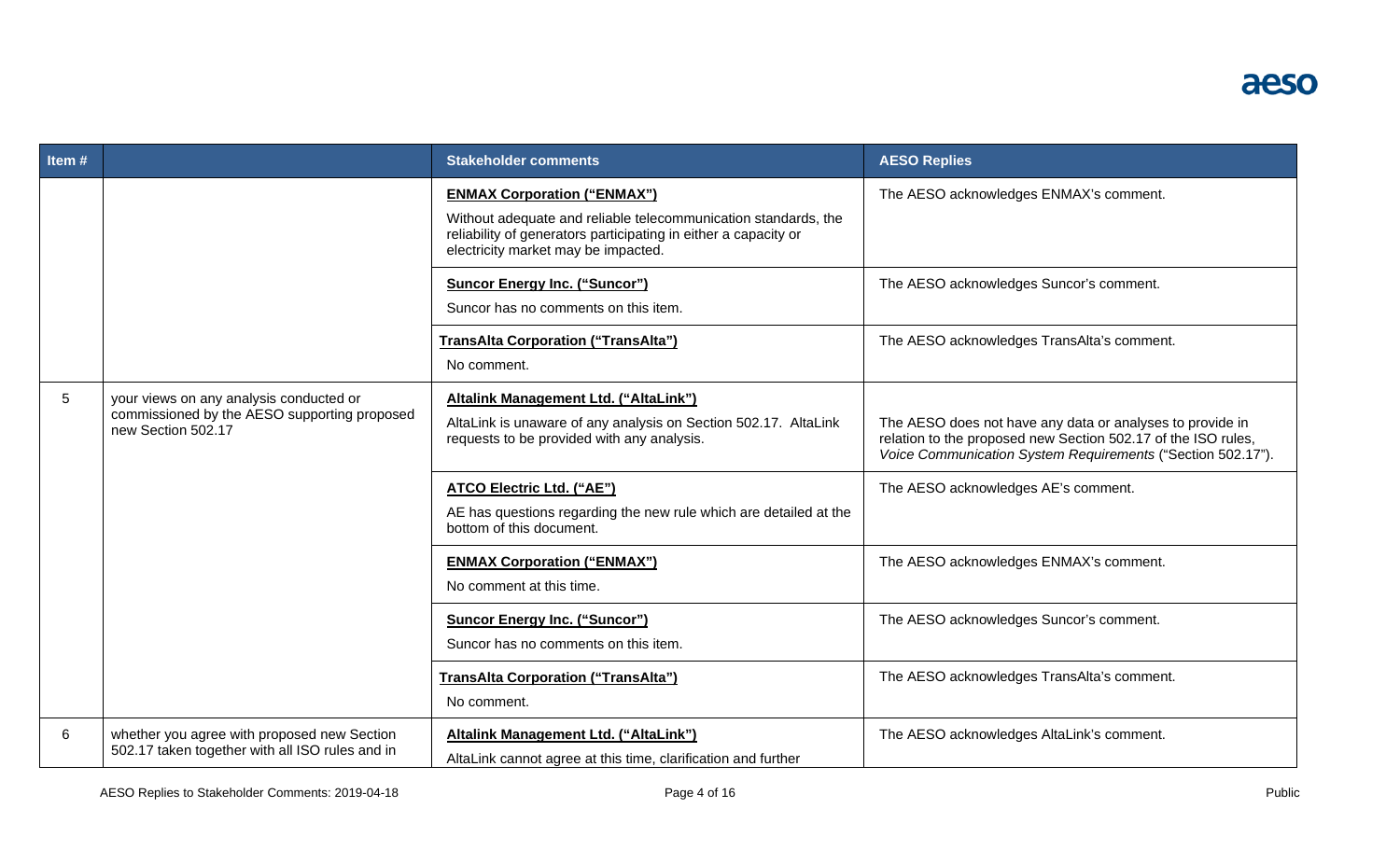| <b>Litem #</b> |                                                                              | <b>Stakeholder comments</b>                                                                                                                                                                                                                                                                      | <b>AESO Replies</b>                                                                                                                                                                                                                                                                                                                         |
|----------------|------------------------------------------------------------------------------|--------------------------------------------------------------------------------------------------------------------------------------------------------------------------------------------------------------------------------------------------------------------------------------------------|---------------------------------------------------------------------------------------------------------------------------------------------------------------------------------------------------------------------------------------------------------------------------------------------------------------------------------------------|
|                | light of the principle of a fair, efficient and openly<br>competitive market | discussion is required. See the comment section below for more<br>detail.                                                                                                                                                                                                                        |                                                                                                                                                                                                                                                                                                                                             |
|                |                                                                              | ATCO Electric Ltd. ("AE")<br>AE agrees.                                                                                                                                                                                                                                                          | The AESO acknowledges AE's comment.                                                                                                                                                                                                                                                                                                         |
|                |                                                                              | <b>ENMAX Corporation ("ENMAX")</b><br>No association to FEOC.                                                                                                                                                                                                                                    | The AESO acknowledges ENMAX's comment.                                                                                                                                                                                                                                                                                                      |
|                |                                                                              | <b>Suncor Energy Inc. ("Suncor")</b><br>Suncor agrees with the proposed new Section 502.17 taken<br>together with all ISO rules and in light of the principle of a fair,<br>efficient and openly competitive market.                                                                             | The AESO acknowledges Suncor's comment.                                                                                                                                                                                                                                                                                                     |
|                |                                                                              | <b>TransAlta Corporation ("TransAlta")</b><br>No comment.                                                                                                                                                                                                                                        | The AESO acknowledges TransAlta's comment.                                                                                                                                                                                                                                                                                                  |
| $\overline{7}$ | whether you would suggest any alternatives to<br>proposed new Section 502.17 | Altalink Management Ltd. ("AltaLink")<br>AltaLink suggests additional consultation and planning meetings                                                                                                                                                                                         | The AESO is of the opinion that sufficient consultation and<br>planning meetings were conducted. Specfically:                                                                                                                                                                                                                               |
|                |                                                                              | with the relevant stakeholders is required. Consultation should<br>cover potential alternatives, clarifications, and guidelines as<br>indicated in the comment section below. There is a need for<br>further discussion and clarification of the expectations and<br>approach to implementation. | 1. the AESO met with the Telecommunication Work Group on<br>March 14, 2018 and met via conference call on November 20,<br>2018, to discuss the aspects of the New and Amended ISO<br>Rules:                                                                                                                                                 |
|                |                                                                              |                                                                                                                                                                                                                                                                                                  | the AESO hosted two conference calls with the<br>2.<br>Telecommunication Work Group and interested members of<br>the Alberta Reliability Committee Discussion Group to review<br>a working draft of the proposed new Section 502.17 and to<br>seek feedback. The conference call sessions occurred on May<br>24, 2018 and May 30, 2018; and |
|                |                                                                              |                                                                                                                                                                                                                                                                                                  | 3. the Alberta Reliability Committee Discussion Group discussed<br>the details of the proposed new Section 502.17 and proposed<br>amended Section 502.4 at a meeting on May 2, 2018.                                                                                                                                                        |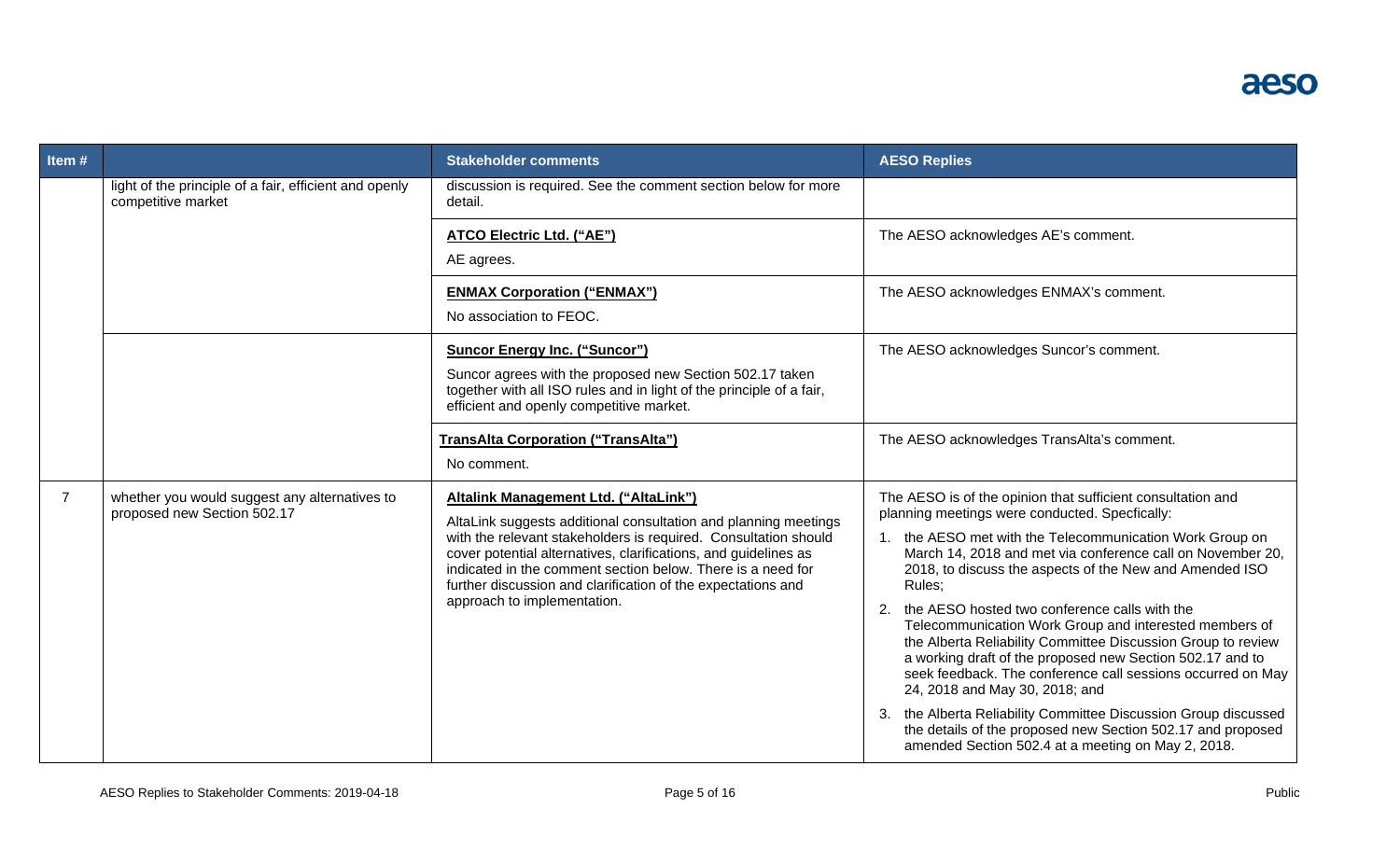| Item# |                                                                                                                                                                                                      | <b>Stakeholder comments</b>                                                                                                                                                                                                                                                                                                                                                                                                                                                                                  | <b>AESO Replies</b>                                                                                                                                                                                                                                                                                                                                                                                                                                                                                           |
|-------|------------------------------------------------------------------------------------------------------------------------------------------------------------------------------------------------------|--------------------------------------------------------------------------------------------------------------------------------------------------------------------------------------------------------------------------------------------------------------------------------------------------------------------------------------------------------------------------------------------------------------------------------------------------------------------------------------------------------------|---------------------------------------------------------------------------------------------------------------------------------------------------------------------------------------------------------------------------------------------------------------------------------------------------------------------------------------------------------------------------------------------------------------------------------------------------------------------------------------------------------------|
|       |                                                                                                                                                                                                      |                                                                                                                                                                                                                                                                                                                                                                                                                                                                                                              |                                                                                                                                                                                                                                                                                                                                                                                                                                                                                                               |
|       |                                                                                                                                                                                                      | <b>ATCO Electric Ltd. ("AE")</b><br>AE has questions regarding the new rule which are detailed at the<br>bottom of this document.                                                                                                                                                                                                                                                                                                                                                                            | The AESO acknowledges AE's comment.                                                                                                                                                                                                                                                                                                                                                                                                                                                                           |
|       |                                                                                                                                                                                                      | <b>ENMAX Corporation ("ENMAX")</b><br>Please refer to comments on page 3.                                                                                                                                                                                                                                                                                                                                                                                                                                    | The AESO acknowledges ENMAX's comment.                                                                                                                                                                                                                                                                                                                                                                                                                                                                        |
|       |                                                                                                                                                                                                      | <b>Suncor Energy Inc. ("Suncor")</b><br>The AESO may want to identify each Market Participant who<br>needs to comply with this Rule based on the criticality.                                                                                                                                                                                                                                                                                                                                                | While the AESO could structure the proposed new Section 502.17<br>to more directly address the criticality of facilities, the AESO is of<br>the opinion that its current approach to applicability is appropriate<br>and consistent with how it has drafted other technical ISO rules.                                                                                                                                                                                                                        |
|       |                                                                                                                                                                                                      | <b>TransAlta Corporation ("TransAlta")</b><br>Whereas existing Section 502.4 does not specify a minimum<br>duration for which backup voice communication equipment must<br>remain operational in the event of an extended power outage,<br>proposed Section 502.17 section 9(1) specifies a duration of 36<br>hours. TransAlta requests the AESO survey market participants to<br>confirm such a requirement is reasonable and achieveable.<br>Amongst other things, factors outside the control of a market | The AESO is of the opinion that 36 hours is not a long time during<br>a major restoration event. Communication with the legal owner of<br>a generating unit is critical to restoration efforts and although<br>longer times were considered, 36 hours was selected as a<br>balanced approach.<br>The requirement in question applies only to the "backup voice"<br>communication equipment located within its facilities" so a market<br>participant is not responsible for equipment outside its control and |
| 8     | if the answer to item #1 is yes, whether you agree<br>that proposed new Section 502.17 supports<br>ensuring a reliable supply of electricity at a<br>reasonable cost to customers and why or why not | participant may impact their ability to meet the requirement.<br>Altalink Management Ltd. ("AltaLink")<br>AltaLink is not clear on the expectations and whether a cost<br>benefit analysis was done on this approach. Therefore it cannot<br>determine if this rule is aligned with a reasonable cost impact.<br>Please see the comment section below for more detail.                                                                                                                                       | backup power is required to a limited amount of equipment.<br>The AESO acknowledges AltaLink's comment.                                                                                                                                                                                                                                                                                                                                                                                                       |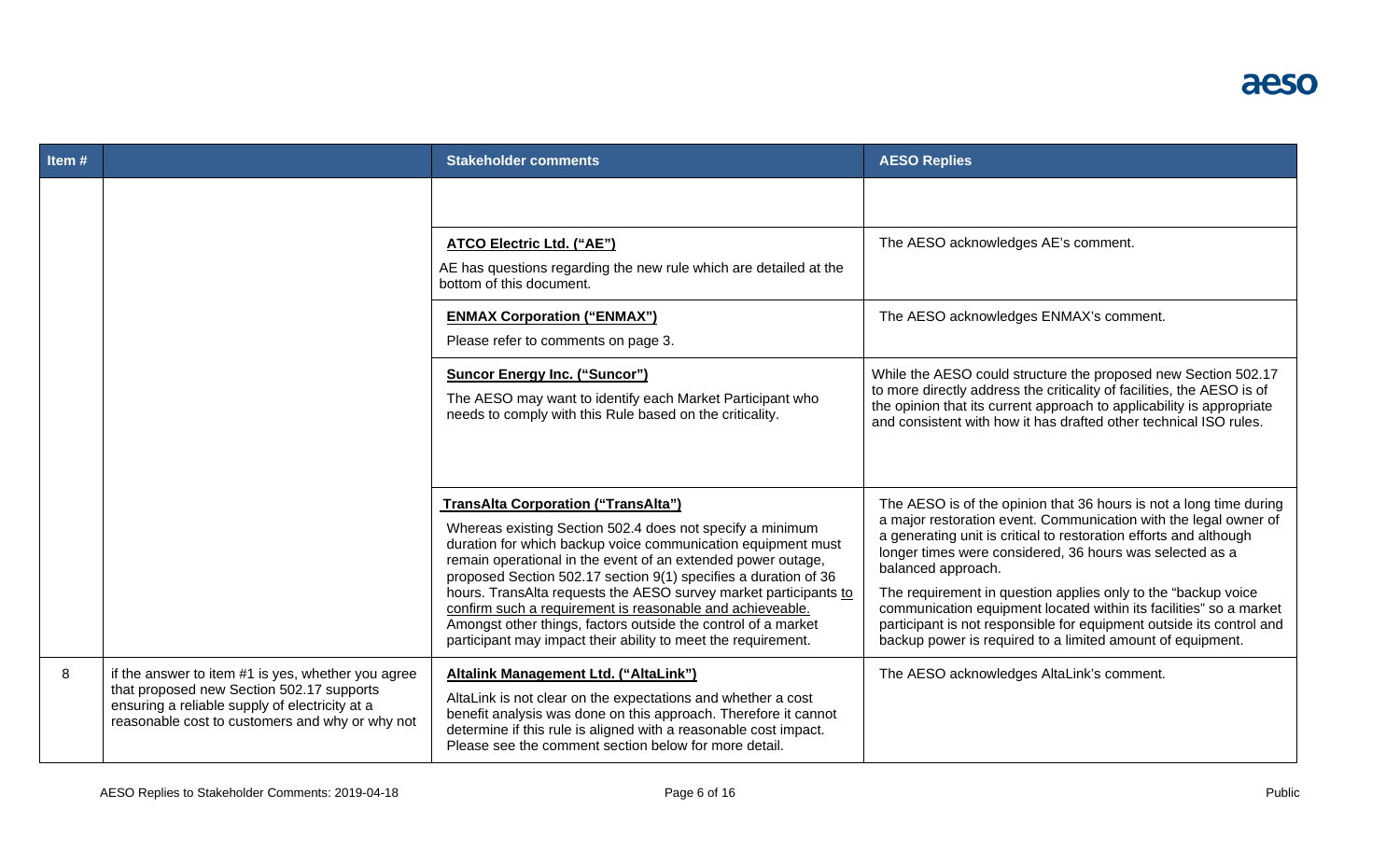| Item $#$ |                                                                                                          | <b>Stakeholder comments</b>                                                                                                                                                                                                                   | <b>AESO Replies</b>                        |
|----------|----------------------------------------------------------------------------------------------------------|-----------------------------------------------------------------------------------------------------------------------------------------------------------------------------------------------------------------------------------------------|--------------------------------------------|
|          |                                                                                                          | ATCO Electric Ltd. ("AE")<br>No comment                                                                                                                                                                                                       | The AESO acknowledges AE's comment.        |
|          |                                                                                                          | <b>ENMAX Corporation ("ENMAX")</b><br>As noted above, Section 502.17 does not appear to directly relate<br>to the Capacity Market                                                                                                             | The AESO acknowledges ENMAX's comment.     |
|          |                                                                                                          | <b>Suncor Energy Inc. ("Suncor")</b><br>Suncor has no comments on this item.                                                                                                                                                                  | The AESO acknowledges Suncor's comment.    |
|          |                                                                                                          | TransAlta Corporation ("TransAlta")<br>No comment.                                                                                                                                                                                            | The AESO acknowledges TransAlta's comment. |
| 9        | whether you agree that proposed new Section<br>502.17 supports the public interest and why or<br>why not | Altalink Management Ltd. ("AltaLink")<br>AltaLink is unable to make this determination. AltaLink requires<br>further clarification and discussion about the content of the new<br>rule. Please see the comment section below for more detail. | The AESO acknowledges AltaLink's comment.  |
|          |                                                                                                          | <b>ATCO Electric Ltd. ("AE")</b><br>AE agrees                                                                                                                                                                                                 | The AESO acknowledges AE's comment.        |
|          |                                                                                                          | <b>ENMAX Corporation ("ENMAX")</b><br>Agree, as it ensures that adequate communication is in place,<br>specifically in events that impact the reliability of the AIES.                                                                        | The AESO acknowledges ENMAX's comment.     |
|          |                                                                                                          | <b>Suncor Energy Inc. ("Suncor")</b><br>Suncor agrees that the proposed rule supports the public interest.                                                                                                                                    | The AESO acknowledges Suncor's comment.    |
|          |                                                                                                          | <b>TransAlta Corporation ("TransAlta")</b><br>No comment.                                                                                                                                                                                     | The AESO acknowledges TransAlta's comment. |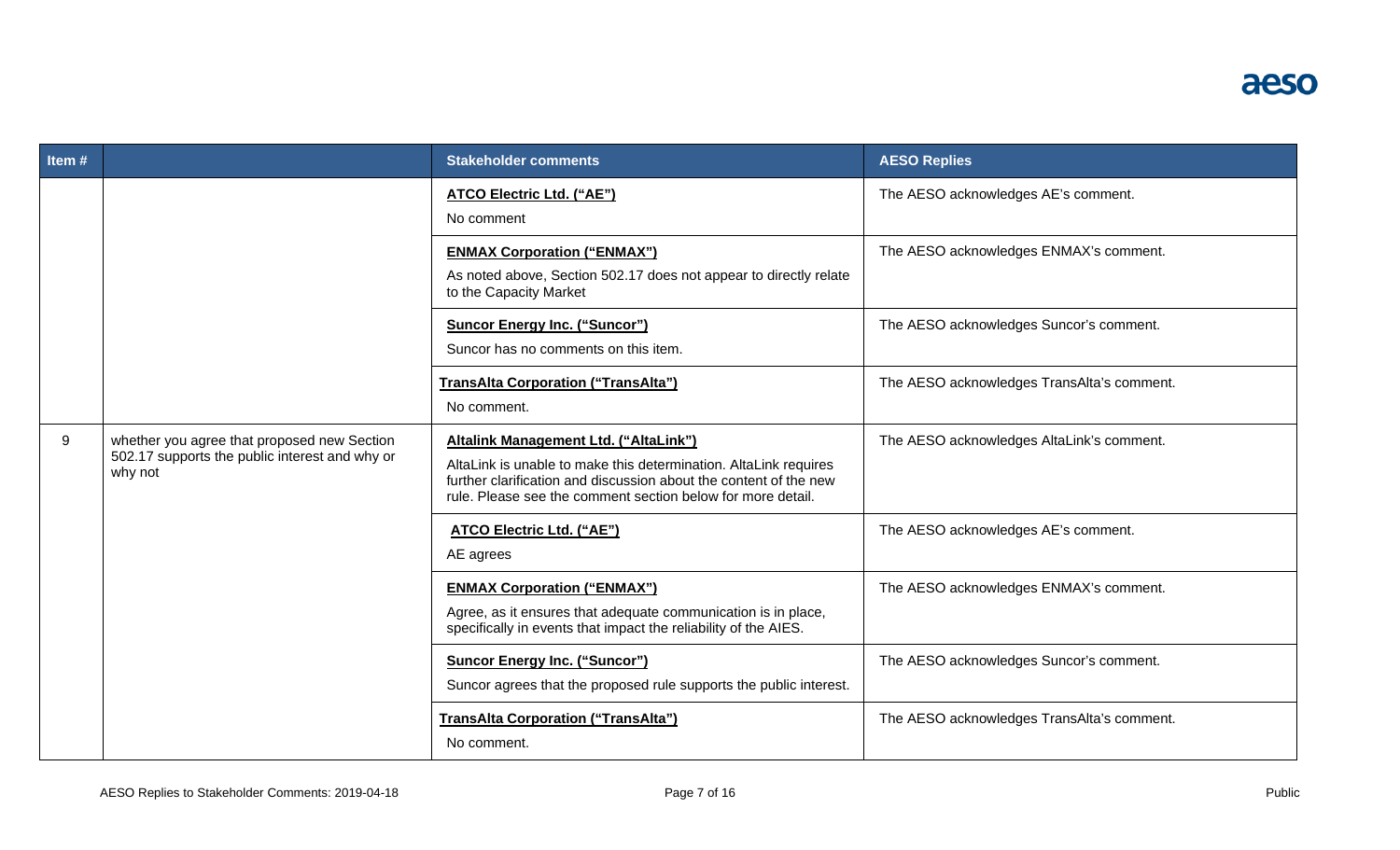| 10 | whether you have any additional comments | Altalink Management Ltd. ("AltaLink")                                                                                                                                                                                                                                                                                                                                                                                                                                                                                                                                                                                                                                                                                                                                                                                                                 |                                                                                                                                                                                                                                                                                                                                                                                                                                                                                                                                                                                                                                                                                                  |
|----|------------------------------------------|-------------------------------------------------------------------------------------------------------------------------------------------------------------------------------------------------------------------------------------------------------------------------------------------------------------------------------------------------------------------------------------------------------------------------------------------------------------------------------------------------------------------------------------------------------------------------------------------------------------------------------------------------------------------------------------------------------------------------------------------------------------------------------------------------------------------------------------------------------|--------------------------------------------------------------------------------------------------------------------------------------------------------------------------------------------------------------------------------------------------------------------------------------------------------------------------------------------------------------------------------------------------------------------------------------------------------------------------------------------------------------------------------------------------------------------------------------------------------------------------------------------------------------------------------------------------|
|    |                                          | AltaLink considers the new proposed section 502.17 to be<br>considerably more specific, prescriptive, operationally onerous,<br>and financially impactful than the existing COM-001 and COM-<br>002. In AltaLink's view, there is considerable ambiguity around<br>expectations, roles, and responsibilities. This will prevent<br>successful adoption of this rule in its current form in the timeline<br>proposed. There is also potential for large amounts of new<br>infrastructure, new contracts, and resourcing and technology<br>changes that require careful planning and coordination internally<br>and among market participants prior to implementation. This may<br>result in significant costs for market participants including AltaLink.<br>Given these concerns, in AltaLink's view, the time for<br>implementation is unreasonable. | While the AESO agrees that the proposed new Section 502.17<br>may be viewed as more specific and prescriptive, the AESO is of<br>the opinion that those changes are reasonable and warranted as<br>they address an important gap in current emergency<br>preparedness. The AESO disagrees that the proposed new<br>Section 502.17 is "considerably moreoperationally onerous,<br>and financially impactful than the existing COM-001 and COM-<br>002". The proposed new Section 502.17 leverages existing<br>equipment and services in place today.<br>The AESO further disagrees that "there is considerable ambiguity<br>around expectations, roles, and responsibilities".<br>The AESO notes: |
|    |                                          | Some of the primary areas of concern are:                                                                                                                                                                                                                                                                                                                                                                                                                                                                                                                                                                                                                                                                                                                                                                                                             | a) that the proposed new Section 502.17 includes the<br>existing voice communication requirements taken from<br>Section 502.4 of the ISO rules, Automated Dispatch and<br>Messaging System and Voice Communication System<br>Requirements ("Section 502.4") and Alberta reliability<br>standard COM-001, Telecommunications; and                                                                                                                                                                                                                                                                                                                                                                 |
|    |                                          |                                                                                                                                                                                                                                                                                                                                                                                                                                                                                                                                                                                                                                                                                                                                                                                                                                                       | that the 9 months outlined in subsection 3 of the<br>b).<br>proposed new Section 502.17 starts after the ISO rule<br>becomes effective, providing upwards of 18 months (24<br>months in some cases) to become compliant.                                                                                                                                                                                                                                                                                                                                                                                                                                                                         |
|    |                                          |                                                                                                                                                                                                                                                                                                                                                                                                                                                                                                                                                                                                                                                                                                                                                                                                                                                       | The AESO proposes the effective date be April 1, 2020. The<br>AESO is of the opinion that this proposed effective date along<br>with the timelines set out in subsection 3 provide a reasonable<br>period for successful implementation of the requirements.                                                                                                                                                                                                                                                                                                                                                                                                                                     |
|    |                                          | The concept of an "orderwire". This term is obsolete and<br>warrants a formal definition of the technological and<br>operational requirements associated with this service.<br>AltaLink assumes for the purposes of these comments<br>that this means a wholly market participant/ISO owned                                                                                                                                                                                                                                                                                                                                                                                                                                                                                                                                                           | 1. The AESO used the term "orderwire" in the proposed new<br>Section 502.17 to align with the existing Section 502.4. The<br>AESO is of the opinion that "orderwire" is a generally<br>understood term in Alberta. As a result, the AESO does not<br>agree that a formal definition is needed. However, the                                                                                                                                                                                                                                                                                                                                                                                      |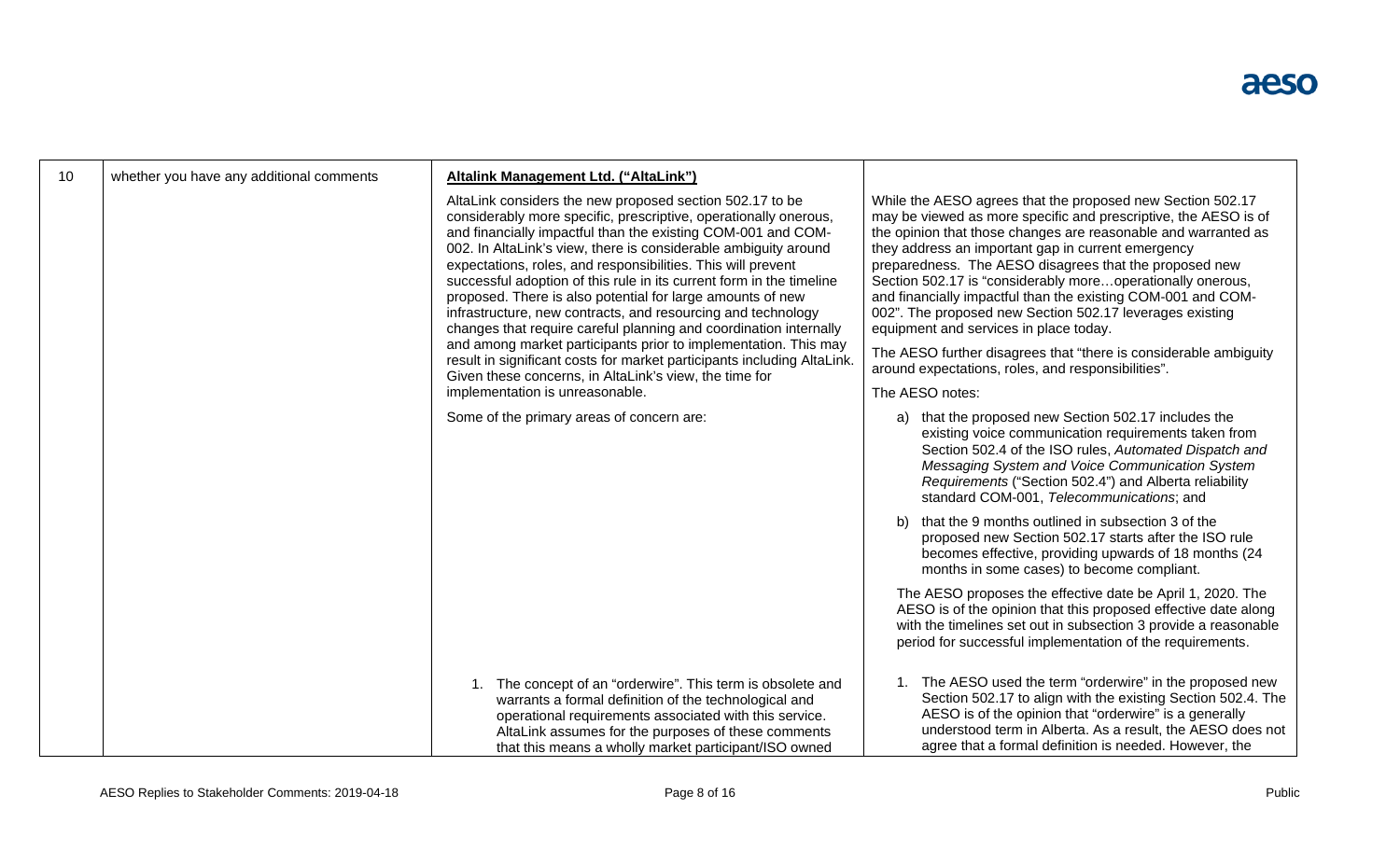| and operated voice system and supporting infrastructure.<br>AltaLink requests clarification on this term. For example,<br>would AltaLink operated leased dark fiber be considered<br>suitable infrastructure for an orderwire service?                                                          | AESO plans to add additional detail to the related<br>information document.<br>a. AltaLink-operated leased dark fiber assets are<br>considered suitable infrastructure for an orderwire<br>service assuming all active telecommunication<br>equipment, such as routers, radio, and batteries,<br>are controlled by the market participant.                                                                                                                                                                                                                                                                                                                                                                                                                              |
|-------------------------------------------------------------------------------------------------------------------------------------------------------------------------------------------------------------------------------------------------------------------------------------------------|-------------------------------------------------------------------------------------------------------------------------------------------------------------------------------------------------------------------------------------------------------------------------------------------------------------------------------------------------------------------------------------------------------------------------------------------------------------------------------------------------------------------------------------------------------------------------------------------------------------------------------------------------------------------------------------------------------------------------------------------------------------------------|
| 2. The roles and responsibilities around voice system<br>operation, system support infrastructure sharing and<br>demarcation, and central coordination as it relates to this<br>rule.                                                                                                           | 2. The AESO is unclear about the specific concern. Legal<br>owners of a transmission facility, such as AltaLink, already<br>operate and support a voice communication system which<br>connects with and carries voice communications for other<br>market participants. The expectation does not change and<br>the market participants remain responsible for developing<br>the necessary interconnections and joint-use agreements.                                                                                                                                                                                                                                                                                                                                     |
| The level of central coordination, system management,<br>3.<br>classification inventory of market participants, call lists,<br>etc. that would be performed or maintained by the AESO<br>versus each individual market participant.<br>4. Considerations around infrastructure sharing and cost | The architecture design is outside the scope of the<br>proposed new Section 502.17. However, the most likely<br>architecture would have legal owners of generating units<br>and legal owners of an electric distribution system<br>connecting to the legal owner of a transmission facility that<br>would then connect to the AESO. The legal owner of a<br>transmission facility would forward calls to and from the<br>AESO from the legal owner of a generating unit and the<br>legal owner of an electricdistribution system. The AESO<br>notes that the alternative of having the AESO as a central<br>hub for all market participants would increase the amount<br>of infrastructure travelled by the majority of calls and<br>present a bigger point of failure. |
| implications, market based fee structures for any lease or<br>services provided between market participants and the<br>impact of regulated versus non-regulated businesses,<br>contractual obligations and Service Level Agreements.                                                            | 4. There has been discussion on this topic but the specifics<br>are outside the scope of the ISO rule. The AESO expects<br>that the necessary joint-use agreements are managed by<br>the market participants. The AESO considers the voice<br>communications to be necessary for the operation of the<br>electrical system and expects them to be carried in the<br>same manner as other electrical system services and the<br>voice communications that market participants already<br>carry.                                                                                                                                                                                                                                                                          |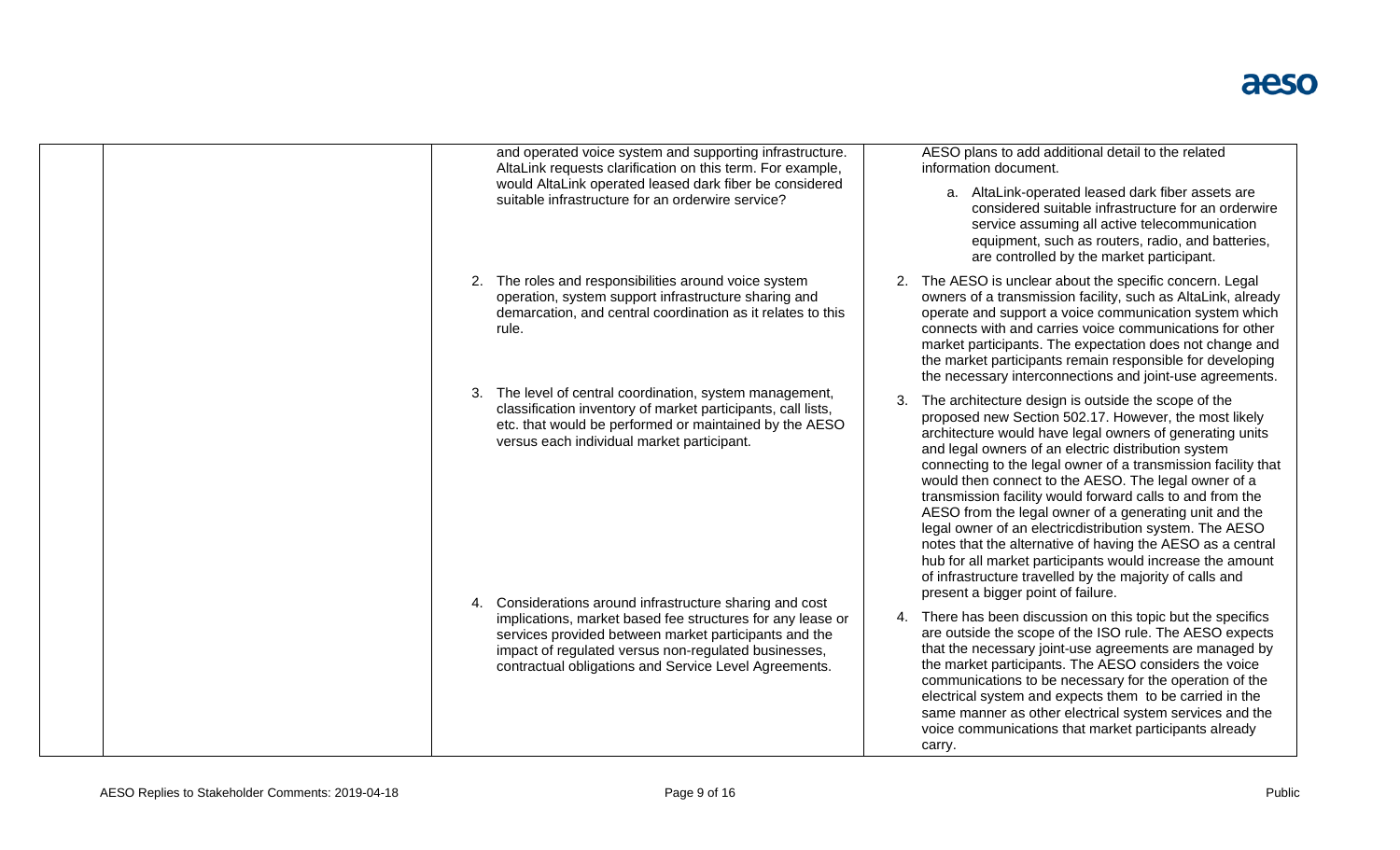|  |  | 5. The survey above references analysis completed by the<br>AESO. AltaLink would like to understand the cost benefit<br>analysis associated with an orderwire service versus the<br>risk it is intended to mitigate, versus for example an<br>alternate backup voice option like satellite phone.<br>Assuming there will be significant capital spending<br>associated with the implementation of this rule, AltaLink<br>requests the risk evaluation that led to the requirement of<br>an orderwire service between certain types of market<br>participants. | 5. | Question 5 above is a template question derived from the<br>requirements of AUC Rule 017. It refers to "any" analysis<br>conducted or commissioned by the AESO. In this case,<br>there is no formal analysis.<br>However, as outlined in stakeholder discussions on the<br>proposed new Section 502.17, the ISO rule changes<br>address a gap and vulnerability in preparedness in the<br>event of the blackout or major outage event. The move<br>away and restriction of satellite phone for some market<br>participants is being done because it is an ineffective<br>backup for a large numbers of users, and the added voice<br>latency and connection time degrades its effectiveness.                                                                                                                                      |
|--|--|---------------------------------------------------------------------------------------------------------------------------------------------------------------------------------------------------------------------------------------------------------------------------------------------------------------------------------------------------------------------------------------------------------------------------------------------------------------------------------------------------------------------------------------------------------------|----|-----------------------------------------------------------------------------------------------------------------------------------------------------------------------------------------------------------------------------------------------------------------------------------------------------------------------------------------------------------------------------------------------------------------------------------------------------------------------------------------------------------------------------------------------------------------------------------------------------------------------------------------------------------------------------------------------------------------------------------------------------------------------------------------------------------------------------------|
|  |  |                                                                                                                                                                                                                                                                                                                                                                                                                                                                                                                                                               |    | Furthermore, voice communications are a critical part of<br>any restoration or event recovery as seen in example<br>events across North America. In addition to the public<br>safety considerations for the effective restoration of<br>electricity in an emergency, the costs associated with any<br>blackout or extended outage in Alberta is understood to<br>quickly reach the million and billion dollar range. The AESO<br>notes that most market participants required to use<br>orderwire under the proposed new Section 502.17 already<br>use orderwire today. The AESO and most legal owners of a<br>transmission system already have and support the<br>necessary voice communication systems, and the core<br>telecommunication infrastruction already exists for the<br>purposes of operating the electrical system. |
|  |  | 6. AltaLink requests clarification of "no single points of<br>failure" and the extent of that requirement's applicability.<br>For example, if the cabling for AltaLink's voice services all<br>use the same service provider owned conduit to enter the<br>building, is that conduit a single point of failure and<br>therefore not compliant, or is this requirement only for the<br>voice system itself and not supporting infrastructure.                                                                                                                  | 6. | The AESO intends that "no common single point of failure"<br>between the primary and backup voice systems applies to<br>the following:<br>a. all the phones and supporting telecommunication<br>equipment (e.g., routers/switches) within the<br>market participant's facilities. Redundant<br>equipment is not considered a common single point                                                                                                                                                                                                                                                                                                                                                                                                                                                                                  |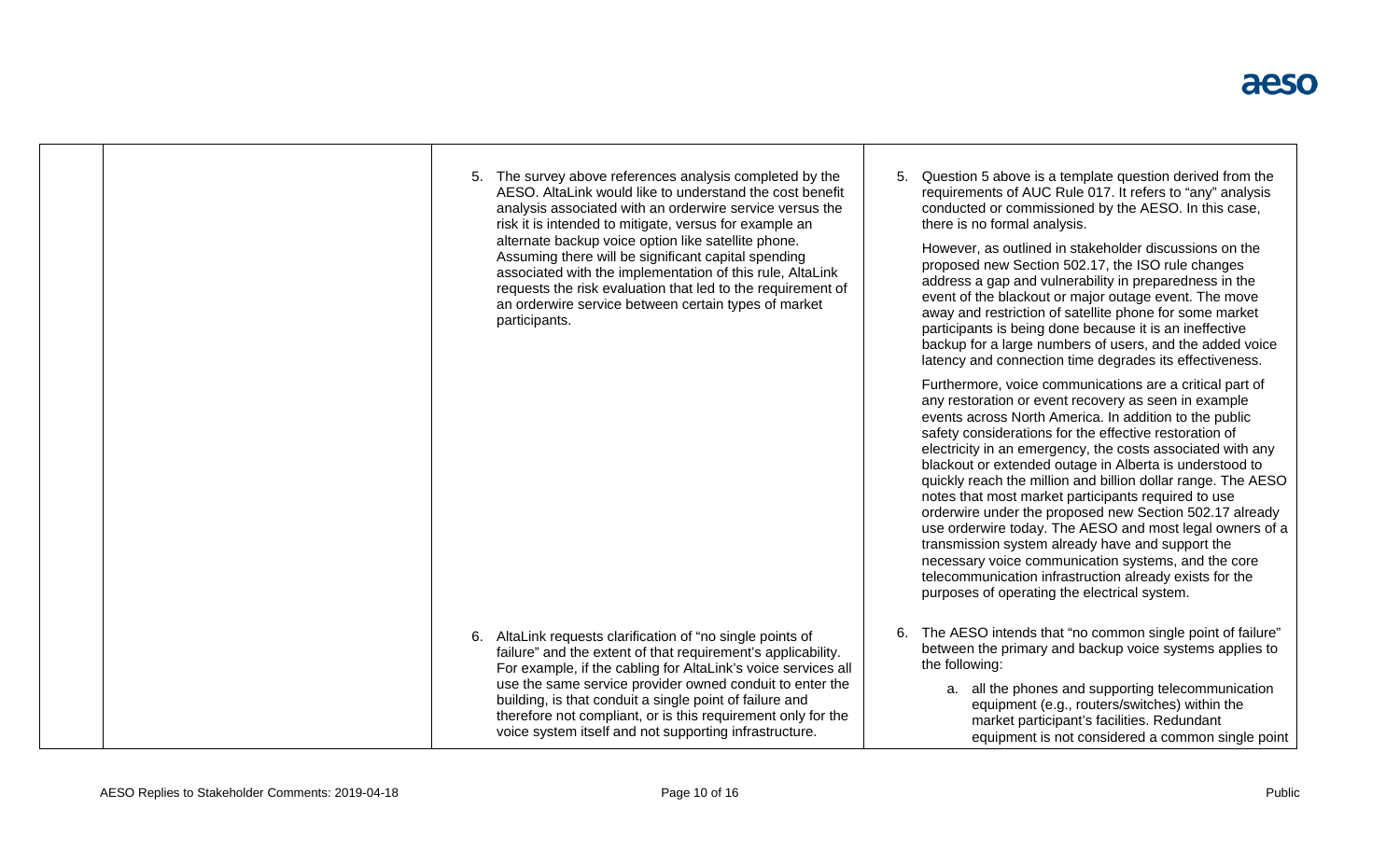|  |  |                                                                                                                                                                                                                                                                                                 | of failure; and                                                                                                                                                                                                                                                                                                                                                                                                       |
|--|--|-------------------------------------------------------------------------------------------------------------------------------------------------------------------------------------------------------------------------------------------------------------------------------------------------|-----------------------------------------------------------------------------------------------------------------------------------------------------------------------------------------------------------------------------------------------------------------------------------------------------------------------------------------------------------------------------------------------------------------------|
|  |  |                                                                                                                                                                                                                                                                                                 | b. the telecommunication infrastructure and network<br>of service providers (i.e., telco). A land line and<br>wireless voice communication from the same<br>provider more than likely have a common point of<br>failure.                                                                                                                                                                                              |
|  |  |                                                                                                                                                                                                                                                                                                 | In regards to cable runs, conduit, or other elements where<br>no credible point of failure likely exists, the AESO expects<br>market participants to exercise the judgment required by<br>good electric industry practice.                                                                                                                                                                                            |
|  |  | ATCO Electric Ltd. ("AE")                                                                                                                                                                                                                                                                       |                                                                                                                                                                                                                                                                                                                                                                                                                       |
|  |  | 7. Can the AESO give their definition of a Utility Orderwire?                                                                                                                                                                                                                                   | Please refer to AESO Reply 1.<br>7.                                                                                                                                                                                                                                                                                                                                                                                   |
|  |  | 8. Are there different order wire systems used within<br>Alberta? If yes, would AESO be expecting MP to install a<br>certain system? If there are multiple systems available<br>and AESO does not specify, AE's concern would be that<br>they must be capable of communicating with each other. | Different vendors are certainly used within Alberta for the<br>purposes of order wire systems. The AESO does not<br>require a specific system and market participants must<br>coordinate between different systems themselves. In most<br>cases, standard protocols should enable this exchange. In<br>the worse case, the exchange of an analog voice circuit is<br>possible with available hardware and converters. |
|  |  | Section $5(3)(a)$ – Can the AESO please explain the term<br>'direct access' as this is not a defined term and AE wants<br>to ensure a common understanding?                                                                                                                                     | Direct access refers to the phone number being reached<br>9.<br>without going through reception or an automated attendant.                                                                                                                                                                                                                                                                                            |
|  |  |                                                                                                                                                                                                                                                                                                 | 10. Two examples of a system that is "degraded" would be:                                                                                                                                                                                                                                                                                                                                                             |
|  |  | 10. Section $5(3)(b)$ – Can the AESO please give an example<br>of a system that is 'degraded' so AE can understand if our                                                                                                                                                                       | (a) using the same phone line for a fax or other dial-up<br>connection degrading the phones availability; and                                                                                                                                                                                                                                                                                                         |
|  |  | system meets the criteria.                                                                                                                                                                                                                                                                      | (b) operating a Voice over Internet Protocol ("VoIP") service<br>over a constrained data connection that results in<br>intermittent voice packet loss when other data traffic<br>introduces too much jitter or overloads the connection.                                                                                                                                                                              |
|  |  | 11. Section 5(6) - What Sat phone system is the AESO using?                                                                                                                                                                                                                                     | 11. The AESO uses the MSAT and Iridium satellite networks<br>for telephony services.                                                                                                                                                                                                                                                                                                                                  |
|  |  | 12. Section 6(1) - If there is more than one Sat phone system<br>available, how will the AESO ensure that MP's can                                                                                                                                                                              | 12. The requirements set out in subsections 5(6) and 6(3)(a)                                                                                                                                                                                                                                                                                                                                                          |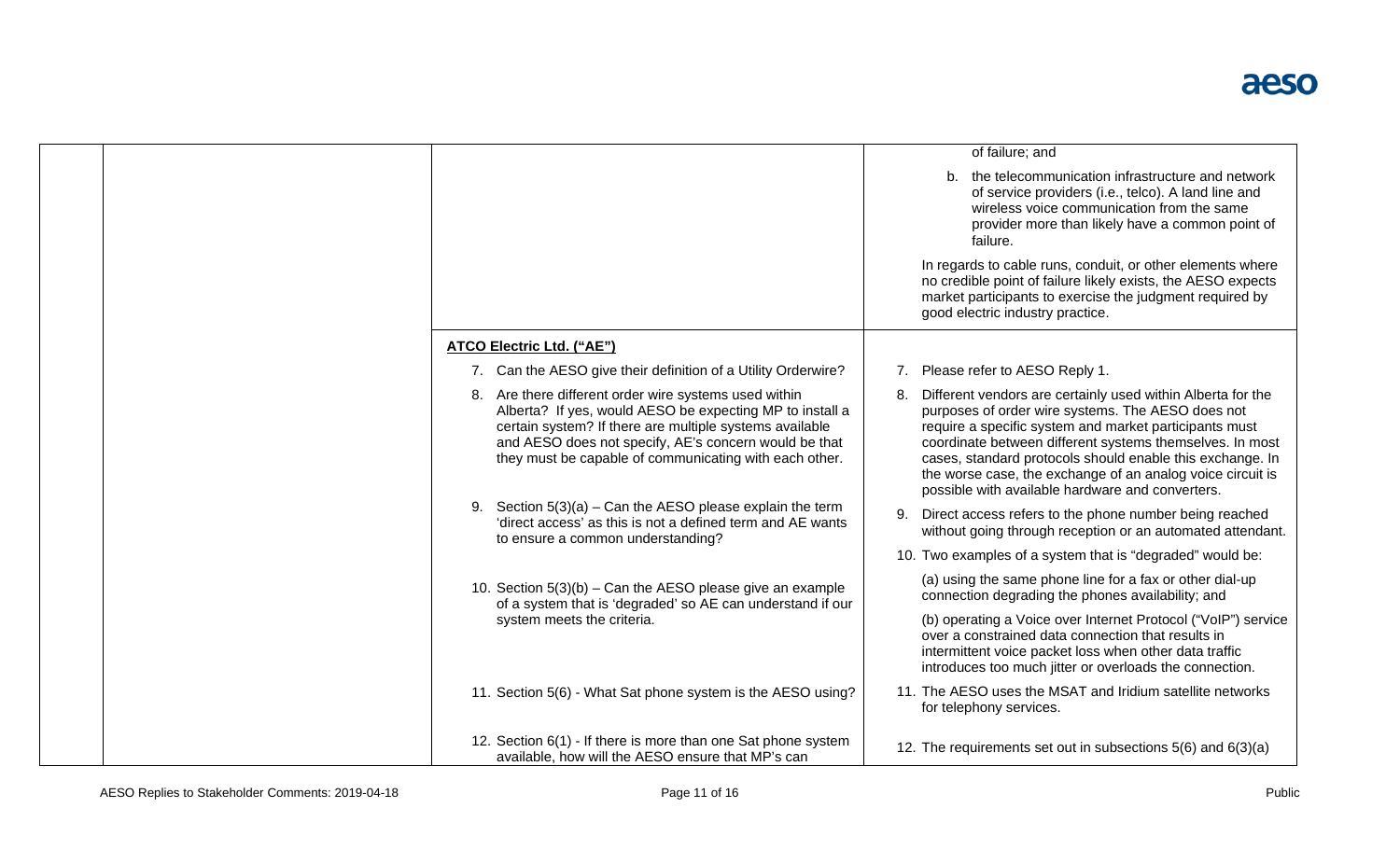| communicate with each other or does the AESO have a<br>path that can be used to link the systems? Has this<br>question been explored by AESO as there could be a<br>scenario where a MP uses a sat phone as a backup<br>communication system and another MP only uses a sat<br>phone as an alternate communciation system.<br>13. Section 9(2) - If the backup voice communication path | state that a common satellite network system must be used<br>for all required satellite phone connections. Agreement on<br>what systems will ultimately be supported will be negotiated<br>between the relevant parties. Multiple satellite network<br>systems are already supported within the control centres<br>for the AESO and some legal owners of a transmission<br>system. Multiple satellite network systems are likely to be<br>available to minimize disruption and there are no plans for<br>a link between systems. The AESO and the legal ownwer<br>of transmission facilities, as the central hubs for these<br>connections, are expected to accommodate, where<br>reasonable, the satellite network systems used by multiple<br>market participants connecting to them. |
|-----------------------------------------------------------------------------------------------------------------------------------------------------------------------------------------------------------------------------------------------------------------------------------------------------------------------------------------------------------------------------------------|-----------------------------------------------------------------------------------------------------------------------------------------------------------------------------------------------------------------------------------------------------------------------------------------------------------------------------------------------------------------------------------------------------------------------------------------------------------------------------------------------------------------------------------------------------------------------------------------------------------------------------------------------------------------------------------------------------------------------------------------------------------------------------------------|
| goes through other MP's facilities and their 72 hr minimum<br>requirement is not be achievable, would AESO be willing<br>to work with the MP on an alternate minimum time<br>solution?                                                                                                                                                                                                  | 13. At present, the proposed new Section 502.17 does not<br>provide authority for a waiver or variance. However, the<br>AESO anticipates that such authority will be in place prior<br>to required compliance with the proposed new Section<br>502.17 as a result of the current stakeholder consultation<br>on the development of a proposed new ISO rule related to<br>waivers and variances ("Waivers and Variance Rule").<br>Further details of the consultation on the proposed new<br>Waivers and Variances Rule are available on the AESO<br>website on the stakeholder engagement page.                                                                                                                                                                                         |
| 14. Section 11 In regards to the requirement to initiate or<br>coordinate action to repair within 2 hrs of becoming<br>aware of the disruption or loss of the backup<br>communication system, AE would like to propose<br>changing the 2 hrs to 'the next business day'.                                                                                                                | 14. The AESO intends to keep the 2 hours in subsection 11 but<br>will provide clarification in the information document that<br>"initiate or coordinate action to repair" allows for an email<br>and/or phone message to the responsible system<br>maintainer who may respond the next business day.                                                                                                                                                                                                                                                                                                                                                                                                                                                                                    |
| 15. Section 6(5) Where there is a new MP in AE's service<br>terriority, who has the responsibility and cost burden to<br>get the new MP's primary and backup system<br>communicating with AE if the new MP has chosen<br>systems that are not compatible between them?                                                                                                                  | 15. Market participants are required to comply with the ISO<br>rules as applicable. The AESO does not intend to address<br>issues of cost in the proposed new Section 502.17. Please<br>refer to AESO Reply 4.                                                                                                                                                                                                                                                                                                                                                                                                                                                                                                                                                                          |
| 16. For current MP's that connect to AE's service territory<br>and do not have an order wire service, will AESO be<br>required to issue a direct assign to have this installed?                                                                                                                                                                                                         | 16. All applicable market participants are required to comply<br>with the ISO rules. The AESO does not intend to issue any                                                                                                                                                                                                                                                                                                                                                                                                                                                                                                                                                                                                                                                              |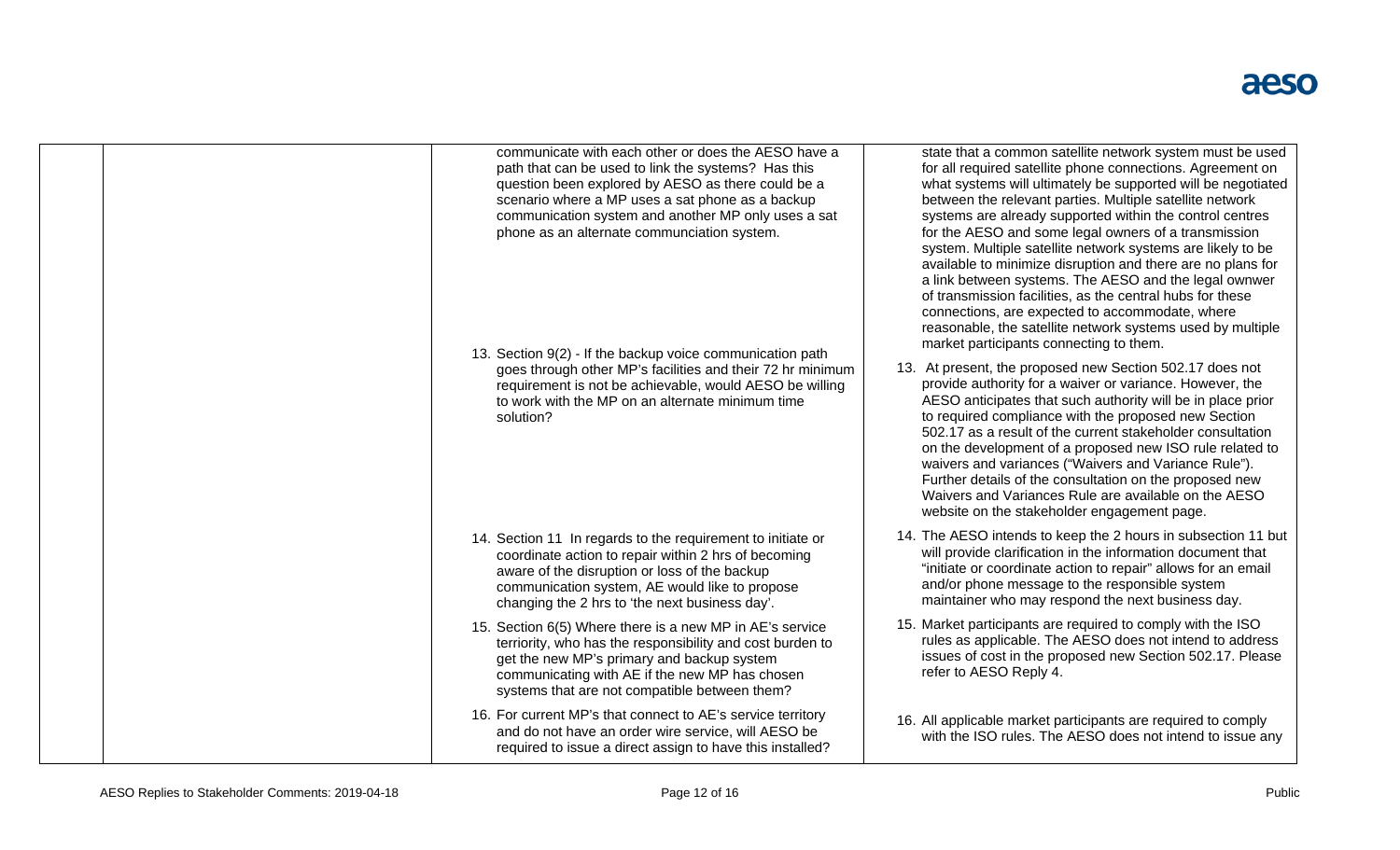|                                                                                                                                                                                                                                                                                                                                                                                                      | direct assigns in relation to such compliance.                                                                                                                                                                                                                                                                                                                                                                                                                                                                                                                                                               |
|------------------------------------------------------------------------------------------------------------------------------------------------------------------------------------------------------------------------------------------------------------------------------------------------------------------------------------------------------------------------------------------------------|--------------------------------------------------------------------------------------------------------------------------------------------------------------------------------------------------------------------------------------------------------------------------------------------------------------------------------------------------------------------------------------------------------------------------------------------------------------------------------------------------------------------------------------------------------------------------------------------------------------|
| 17. In regards to Appendix 2 - Can AESO give an example<br>of a MP requiring a (P) as primary communication and a<br>(BKD) as the backup having a common point of failure?<br>An example would be a under 50mw generator requiring<br>a P and chose to have a BKD as a backup.                                                                                                                       | 17. Please refer to AESO Reply 6.                                                                                                                                                                                                                                                                                                                                                                                                                                                                                                                                                                            |
| 18. In regards to Appendix 2 - Example - TFO has P as<br>primary and OW as backup. Generator has P as<br>primary and BKD as backup. Should both Primary's fail,<br>how do these MP's communicate with each other? We<br>are under the impression that an order wire cannot<br>communicate with a backup direct access telephone.<br>AE is requesting AESO to comment if this is a potential<br>risk. | 18. The AESO agrees this scenario does present some risk but<br>considers the risk to be acceptable. The risk may be<br>mitigated by good electric industry practice including one or<br>both of having multiple commercial phone providers based<br>on business and reliability needs, and leveraging the<br>satellite phone systems to reach the phone numbers for the<br>backup direct access telephone from the control room<br>("BKD"). In addition, while the AESO does not expect<br>market participants to provide external links to their<br>orderwire system, it notes it is technically possible. |
| 19. Section 5(d) If an Interconnected Transmission Operator<br>connected to Alberta does not have an orderwire service,<br>what it the expectation of an Alberta TFO?                                                                                                                                                                                                                                | 19. If an adjacent interconnected transmission operator<br>directly connected to Alberta does not have an orderwire<br>service then subsection 6(2) can be considered. Where<br>possible though, the AESO's preference for major<br>interconnections is orderwire.                                                                                                                                                                                                                                                                                                                                           |
| <b>ENMAX Corporation ("ENMAX")</b>                                                                                                                                                                                                                                                                                                                                                                   |                                                                                                                                                                                                                                                                                                                                                                                                                                                                                                                                                                                                              |
| ENMAX requests further clarification from the AESO on the<br>following sections contained in rule 502.17:                                                                                                                                                                                                                                                                                            |                                                                                                                                                                                                                                                                                                                                                                                                                                                                                                                                                                                                              |
| 20. Clarity required on whether cell phones are acceptable<br>as backup.                                                                                                                                                                                                                                                                                                                             | 20. Cell phones are acceptable when permitted by Table 1 or<br>Table 2. However, the requirement to have no common<br>single point of failure with the primary, outside of the<br>prescribed variances, still applies.                                                                                                                                                                                                                                                                                                                                                                                       |
| 21. Subsection 3(1):<br>The 9 months timeline for the operator of a transmission<br>facility should be extended to 15 months as it may be<br>necessary to procure infrastructure.                                                                                                                                                                                                                    | 21. Subsection 3(1) provides 9 months after the proposed new<br>Section 502.17 becomes effective. The AESO proposes the<br>effective date be April 1, 2020 which will provide market<br>participants more than 18 months from the date of the<br>application for approval of the ISO rule to become                                                                                                                                                                                                                                                                                                          |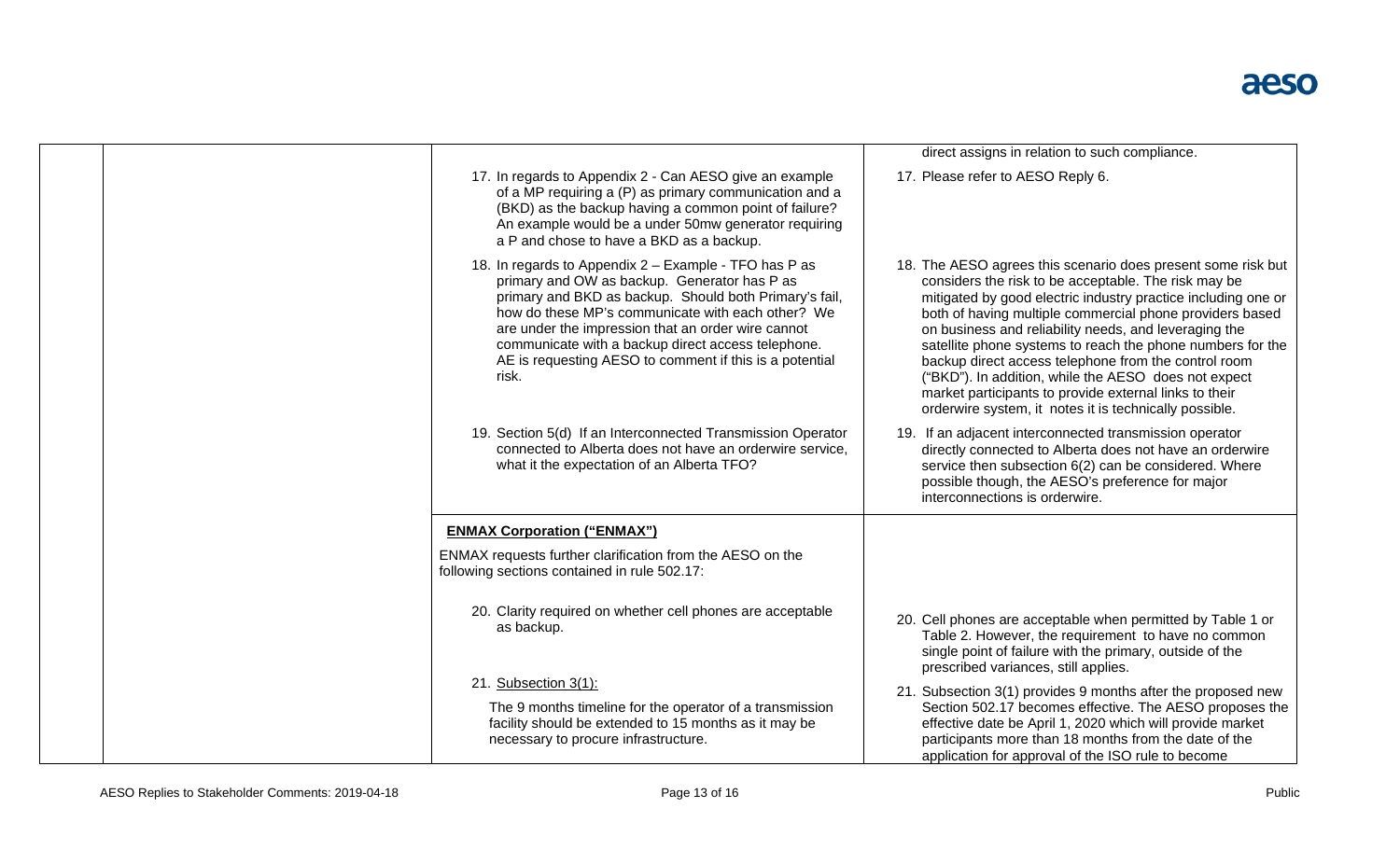۰

| 22. Subsections $8(2)$ and $8(5)$ :<br>Subsections 8(2) and 8(5) give minimum required<br>availability for the primary and backup voice<br>communication systems. Since ENMAX's phone and<br>internet lines are managed by a third party, it is ENMAX's<br>understanding that reports from the third party would be<br>an acceptable form of evidence for demonstrating<br>compliance to subsections 8(2) and 8(5) of 502.17.<br>Relying on third party phone and internet providers is<br>standard practice and having a firm commitment to<br>uptime performance is not easily obtained. While ENMAX<br>sets reasonable assurances for uptime as part of its<br>contract with the third party, ENMAX also places an onus<br>on the third party to ensure that it provides the services it<br>has been contracted for.<br>23. Appendix 1 and 2:<br>ENMAX requires clarity on what is meant by BKD?<br>While Appendix 1 and 2 define BKD as "A backup direct<br>access telephone connection from the control room", it is<br>not clear what types of phones fall into this category. | compliant. The AESO is of the opinion this is a reasonable<br>timeframe.<br>22. The AESO is of the opinion that reports containing relevant<br>and sufficient information are an acceptable form of<br>evidence for demonstrating compliance with subsections<br>8(2) and 8(5). It is irrelevant which entity generates them.<br>23. BKD is another commercial direct access telephone<br>connection similar to the primary but without the conference<br>call requirements. |
|--------------------------------------------------------------------------------------------------------------------------------------------------------------------------------------------------------------------------------------------------------------------------------------------------------------------------------------------------------------------------------------------------------------------------------------------------------------------------------------------------------------------------------------------------------------------------------------------------------------------------------------------------------------------------------------------------------------------------------------------------------------------------------------------------------------------------------------------------------------------------------------------------------------------------------------------------------------------------------------------------------------------------------------------------------------------------------------|------------------------------------------------------------------------------------------------------------------------------------------------------------------------------------------------------------------------------------------------------------------------------------------------------------------------------------------------------------------------------------------------------------------------------------------------------------------------------|
| <b>Suncor Energy Inc. ("Suncor")</b><br>Suncor has two queries:<br>24. Suncor request that the AESO defines "orderwire" (OW)<br>service that referred in Appendix 1 and Appendix 2,<br>possibly with an example.<br>25. Suncor identified that the AESO proposed multiple (or<br>single where applicable) backup voice communications<br>systems depending on the Market Participant<br>Subcategory in Appendix 1 and Appendix 2. Suncor<br>proposes that backup voice communication can be<br>elected by market participant from the choices that the                                                                                                                                                                                                                                                                                                                                                                                                                                                                                                                               | 24. Please refer to AESO Reply 1.<br>25. The proposed ISO rule changes are more prescriptive to<br>ensure that there are effective and usable backup<br>communications in an emergency. The move away and<br>restriction of satellite phone for some market participants is<br>being done because it is an ineffective backup for large                                                                                                                                      |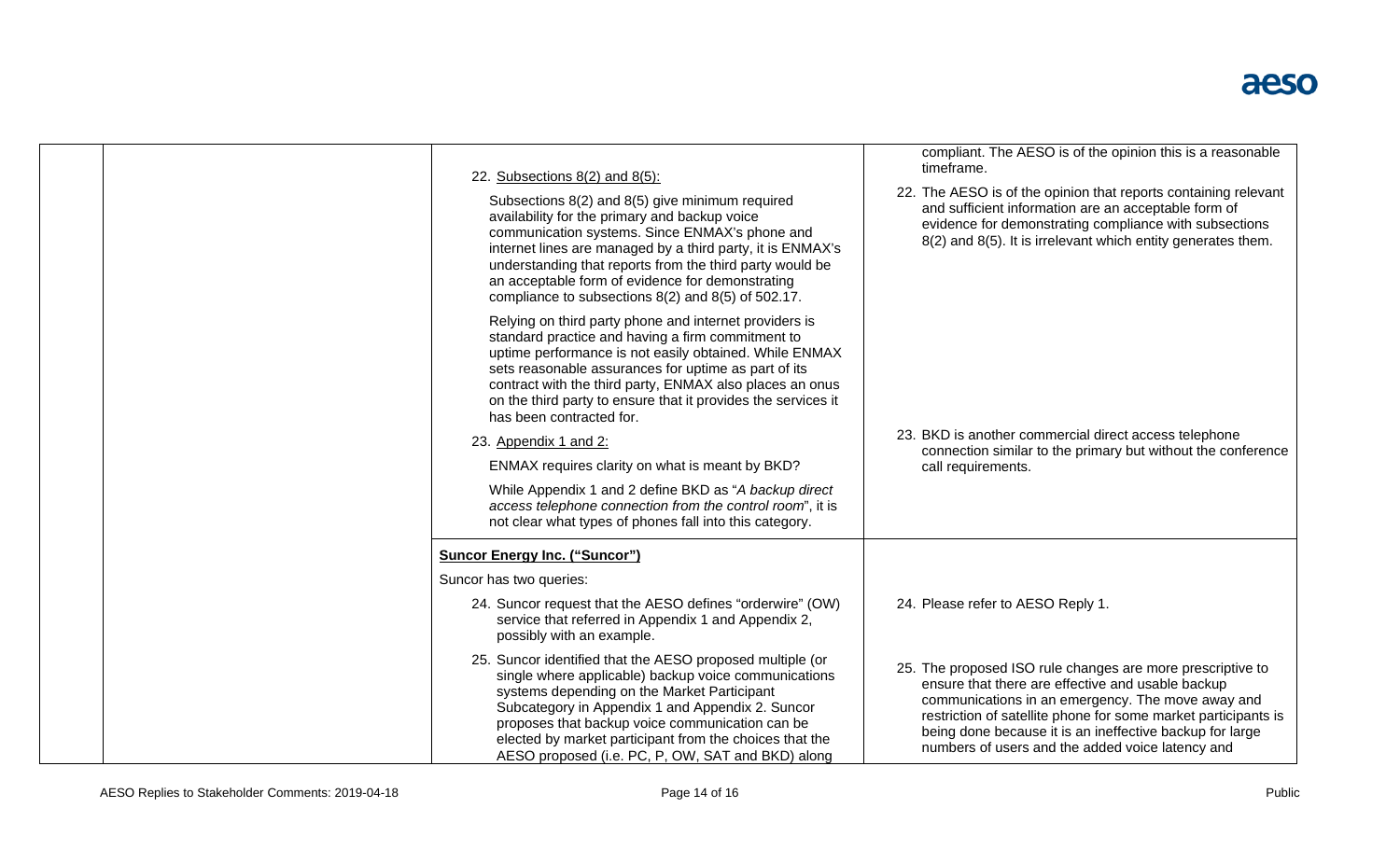| choice is so prescriptive.                         | with what the AESO proposed as Primary. For example,<br>connection time degrades its effectiveness. The increased<br>for TFO backup voice communication can be via SAT<br>use of the utility orderwire system for critical market<br>instead of OW in Appendix 1. Please provide why the<br>participants means an effective backup voice<br>communication under the control and visibility of the<br>utilities. |
|----------------------------------------------------|-----------------------------------------------------------------------------------------------------------------------------------------------------------------------------------------------------------------------------------------------------------------------------------------------------------------------------------------------------------------------------------------------------------------|
| <b>TransAlta Corporation ("TransAlta")</b><br>None | The AESO acknowledges TransAlta's comment.                                                                                                                                                                                                                                                                                                                                                                      |